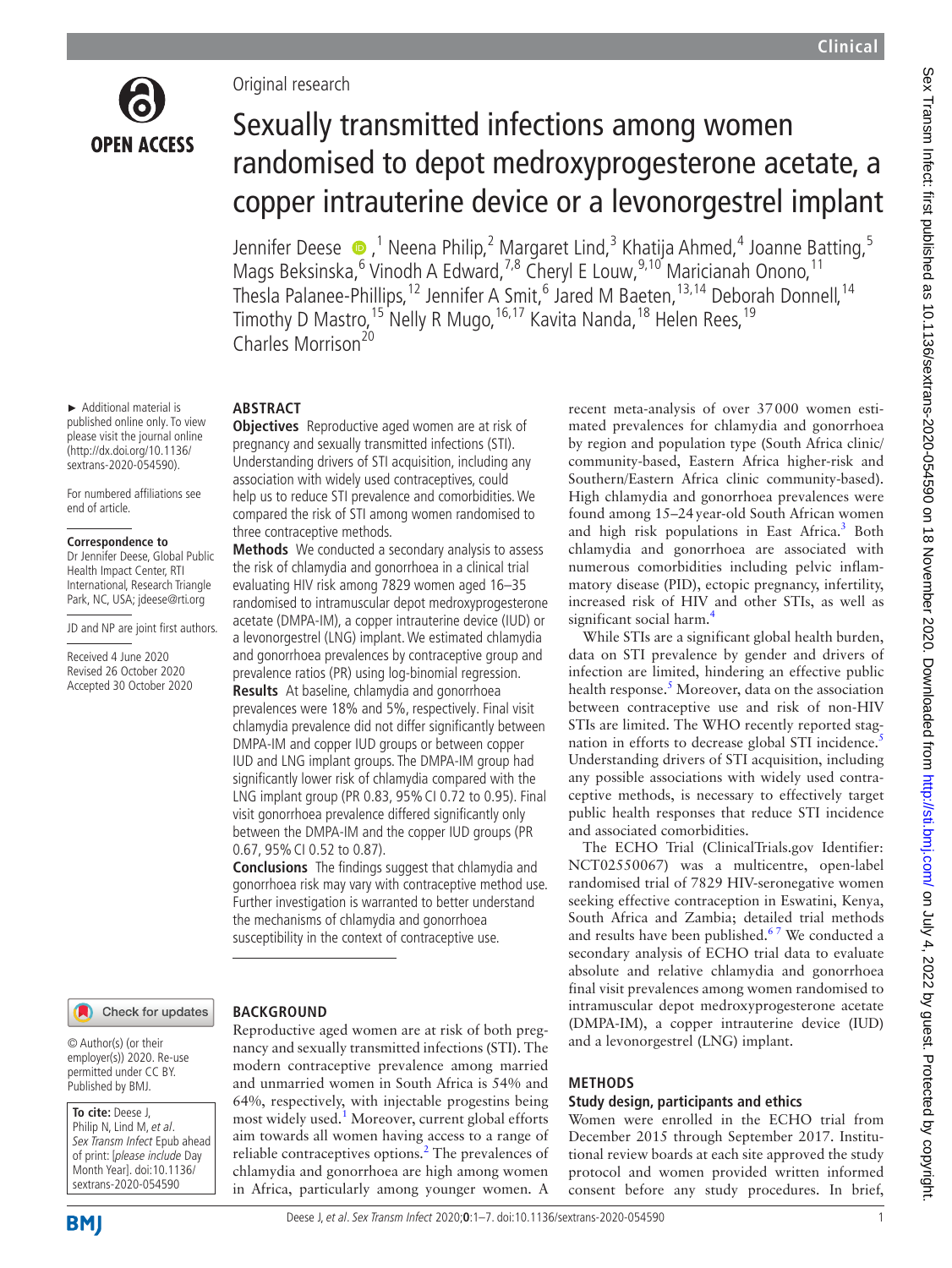women who were not pregnant, HIV-seronegative, aged 16–35 years, seeking effective contraception, without medical contraindications, willing to use the assigned method for 18 months, reported not using injectable, intrauterine or implantable contraception for the previous 6 months and reported being sexually active, were enrolled. At every visit, participants received HIV risk reduction counselling, HIV testing and STI management, condoms and, as it became a part of national standard of care, HIV pre-exposure prophylaxis. Counselling messages related to HIV risk were implemented consistently across the three groups throughout the trial. $<sup>6</sup>$  $<sup>6</sup>$  $<sup>6</sup>$ </sup>

The trial was implemented in accordance with the Declaration of Helsinki and Good Clinical Practice. Informed consent was obtained from participants or their parents/guardians and human experimentation guidelines of the United States Department of Health and Human Services and those of the authors' institution(s) were followed.

# **Contraceptive exposure**

At enrolment, women were randomly assigned (1:1:1) to DMPA-IM, copper IUD or LNG implant.<sup>6</sup> Participants received an injection of 150mg/mL DMPA-IM (Depo Provera; Pfizer, Puurs, Belgium) at enrolment and every 3 months until the final visit at 18 months after enrolment, a copper IUD (Optima TCu380A; Injeflex, Sao Paolo, Brazil) or a LNG implant (Jadelle; Bayer, Turku, Finland) at enrolment. Women returned for follow-up visits at 1month after enrolment to address initial contraceptive side-effects and every 3 months thereafter, for up to 18 months with later enrolling participants contributing 12 to 18 months of follow-up. Visits included HIV serological testing, contraceptive counselling, syndromic STI management and safety monitoring.

# **STI outcomes**

The primary outcomes of this secondary analysis were prevalent chlamydia and gonorrhoea infection at the final visit. Syndromic STI management was provided at screening and all follow-up

visits. Nucleic acid amplification testing (NAAT) for *Chlamydia trachomatis* and *Neisseria gonorrhoeae* was conducted at screening and final visits, at the visit of HIV detection for participants who became HIV infected and at clinical discretion. Any untreated participants with positive NAAT results were contacted to return to the study clinic for treatment.

# **Covariates**

At baseline (inclusive of screening and enrolment visits), we collected demographic, sexual and reproductive risk behaviour and reproductive and contraceptive history data. Baseline risk factors evaluated as covariates included age, whether the participant earned her own income, chlamydia and gonorrhoea status, herpes simplex virus type 2 (HSV-2) sero-status and suspected PID. Final visit factors evaluated as covariates included number of sex partners in the past 3 months, number of new sex partners in the past 3 months, HIV serostatus, HSV-2 serostatus, condom use in the past 3 months, sex exchanged for money/gifts, sex during vaginal bleeding, follow-up time and number of pelvic examinations during follow-up. Age and HSV-2 serostatus were evaluated for effect measure modification.

# **Statistical analysis**

We conducted analyses using R V.3.5.3 (Vienna, Austria), and log-binomial regression to estimate chlamydia and gonorrhoea prevalences within each contraceptive group and pairwise prevalence ratios (PR) between each arm in as-randomised and consistent use analyses.

In the as-randomised analysis, we analysed participants by the contraceptive method assigned at randomisation independent of method adherence. We estimated crude point prevalences by arm and study site and pairwise adjusted PRs.

In the consistent use analysis, we only included women who initiated use of their randomised contraceptive method and maintained randomised method adherence throughout follow-up. We estimated crude point prevalences by arm and pairwise adjusted



<span id="page-1-0"></span>**Figure 1** Study profile. DMPA-IM, depot medroxy progesterone acetate; IUD, intrauterine device; LNG, levonorgestrel.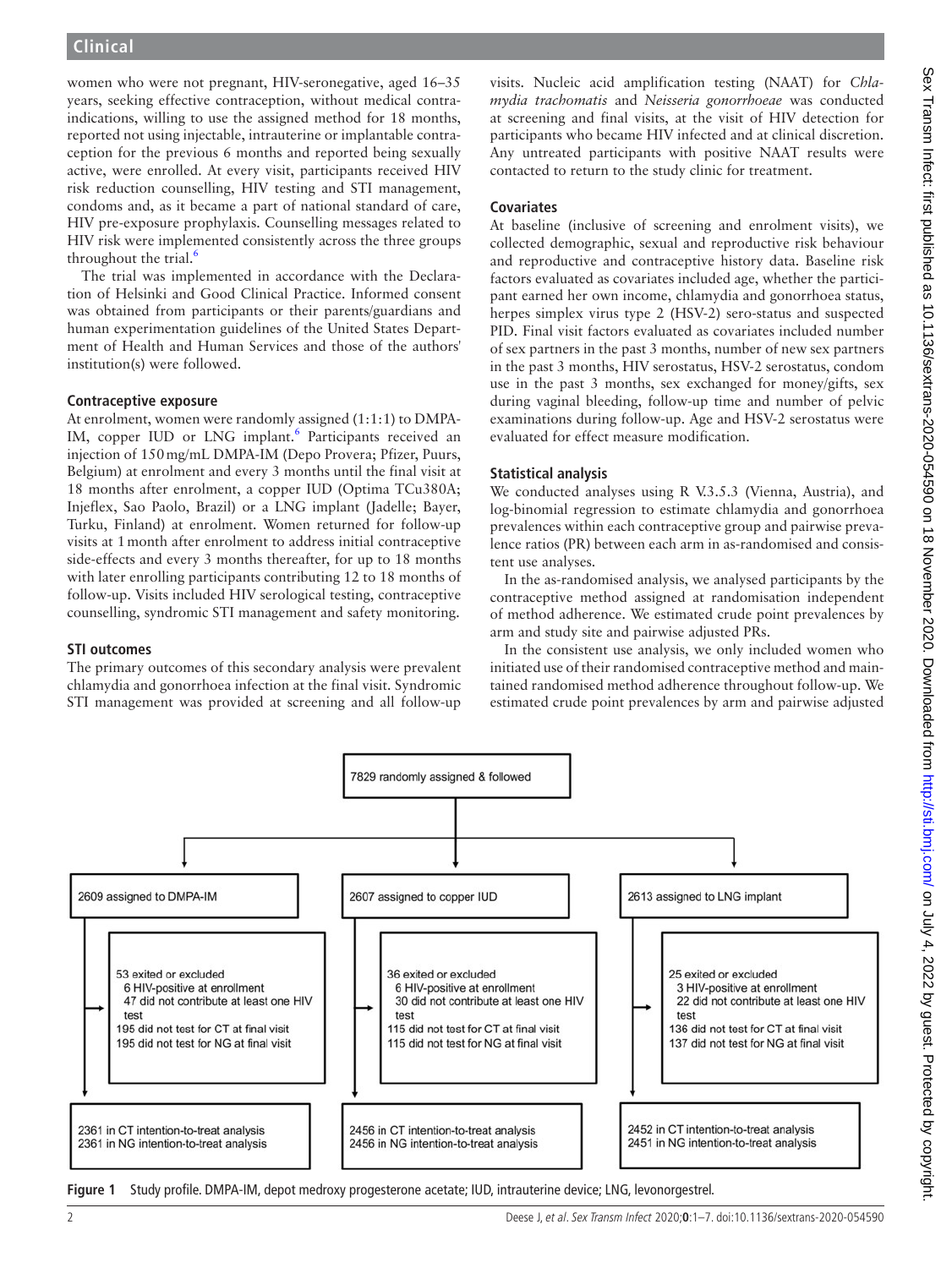| )<br>֡֡֡֡֡֡         |
|---------------------|
| I                   |
| l<br>l              |
| i.                  |
|                     |
|                     |
|                     |
| $\vdots$<br>١       |
|                     |
| -<br>!              |
|                     |
|                     |
| ֚֡֕                 |
| Ì                   |
|                     |
|                     |
| )<br>)<br>)         |
| 1                   |
| ;<br>)<br>)         |
|                     |
|                     |
| $\frac{1}{2}$       |
| i<br>.              |
|                     |
| i<br>I<br>I<br>ׇ֦֘֡ |
| $\frac{1}{2}$       |
| J                   |
|                     |
|                     |
|                     |
| I                   |
| $\frac{1}{2}$       |
|                     |
|                     |
|                     |
|                     |
|                     |
|                     |
|                     |
| י<br>ו              |
| )<br>)<br>)         |
|                     |
|                     |
| ľ                   |
|                     |
|                     |
|                     |
|                     |
|                     |
|                     |

 $\sim$ 

<span id="page-2-0"></span>

| Table 1                                       |                            | Participant baseline and final visit characteristics |                                 |                                |
|-----------------------------------------------|----------------------------|------------------------------------------------------|---------------------------------|--------------------------------|
|                                               | <b>Total</b><br>$(n=7829)$ | <b>DMPA-IM</b><br>$(n=2609)$                         | <b>Copper IUD</b><br>$(n=2607)$ | <b>LNG implant</b><br>(n=2613) |
| <b>Baseline</b>                               | n (%)                      | n (%)                                                | $n$ (%)                         | $n$ (%)                        |
| Age                                           |                            |                                                      |                                 |                                |
| 16-24 years old                               | 4967 (63)                  | 1673 (64)                                            | 1627 (62)                       | 1667 (64)                      |
| 25-35 years old                               | 2862 (37)                  | 936 (36)                                             | 980 (38)                        | 946 (36)                       |
| <b>Highest education</b><br>level             |                            |                                                      |                                 |                                |
| No schooling                                  | $49 (=1)$                  | $16 (=1)$                                            | 12(1)                           | 21(1)                          |
| Primary school<br>(not complete)              | 400(5)                     | 118(5)                                               | 139(5)                          | 143(6)                         |
| Primary school<br>(complete)                  | 323 (4)                    | 98 (4)                                               | 108(4)                          | 117(5)                         |
| Secondary school<br>(not complete)            | 2866 (37)                  | 975 (37)                                             | 956 (37)                        | 935 (36)                       |
| Secondary school<br>(complete)                | 2949 (38)                  | 992 (38)                                             | 974 (37)                        | 983 (38)                       |
| <b>Attended</b><br>postsecondary<br>school    | 1242 (16)                  | 410 (16)                                             | 418 (16)                        | 414 (16)                       |
| Earns own<br>income                           | 1697 (22)                  | 565 (22)                                             | 565 (22)                        | 567 (22)                       |
| Study area                                    |                            |                                                      |                                 |                                |
| Eswatini                                      | 502(6)                     | 167 (6)                                              | 167 (6)                         | 168 (6)                        |
| Kenya                                         | 901 (12)                   | 299 (12)                                             | 301 (12)                        | 301 (12)                       |
| South Africa<br>(Province)                    |                            |                                                      |                                 |                                |
| <b>Eastern Cape</b>                           | 614 (8)                    | 205(8)                                               | 205(8)                          | 204(8)                         |
| Gauteng                                       | 2062 (26)                  | 686 (26)                                             | 687 (26)                        | 689 (26)                       |
| KwaZulu-Natal                                 | 2125 (27)                  | 711 (27)                                             | 707 (27)                        | 707 (27)                       |
| <b>North West</b>                             | 407 (5)                    | 136 (5)                                              | 134 (5)                         | 137 (5)                        |
| <b>Western Cape</b>                           | 560(7)                     | 187(7)                                               | 186(7)                          | 187(7)                         |
| Zambia                                        | 658 (8)                    | 218 (8)                                              | 220 (8)                         | 220 (8)                        |
| Sexual and<br>reproductive history            |                            |                                                      |                                 |                                |
| Nulligravid                                   | 1462 (19)                  | 509 (20)                                             | 486 (19)                        | 467 (18)                       |
| No prior<br>contraceptive use                 | 586 (8)                    | 206(8)                                               | 184(7)                          | 196 (8)                        |
| <b>Baseline STI</b><br>prevalence             |                            |                                                      |                                 |                                |
| Chlamydia<br>trachomatis*                     | 1420 (18)                  | 454 (17)                                             | 486 (19)                        | 480 (18)                       |
| Neisseria<br>qonorrhoeae*                     | 368 (5)                    | 117 (5)                                              | 124 (5)                         | 127 (5)                        |
| $HSV-2+$                                      | 3789 (48)                  | 1271 (49)                                            | 1282 (49)                       | 1236 (47)                      |
| <b>Final visit</b>                            | $n$ (%)                    | n (%)                                                | $n$ (%)                         | $n$ (%)                        |
| Mean number<br>months follow-up<br>(SD)       | 16(5.0)                    | 15(5.6)                                              | 16(4.7)                         | 16(4.7)                        |
| Randomised<br>method non-<br>adherence‡       | 1468 (19)                  | 675 (26)                                             | 477 (18)                        | 316 (12)                       |
| Method<br>discontinuation<br>$(N)$ §          | 1364                       | 674                                                  | 384                             | 306                            |
| Timing of<br>first method<br>discontinuation§ |                            |                                                      |                                 |                                |
| Enrolment-6<br>months                         | 446 (5.7)                  | 164(6.3)                                             | 176 (6.8)                       | 106(4.1)                       |
| 7-12 months                                   | 644 (8.2)                  | 383 (14.7)                                           | 130 (5.0)                       | 131 (5.0)                      |
| 13-18 months¶                                 | 274 (3.5)                  | 127 (4.9)                                            | 78 (3.0)                        | 69 (2.6)                       |
|                                               |                            |                                                      |                                 | Continued                      |

Deese J, et al. Sex Transm Infect 2020;**0**:1–7. doi:10.1136/sextrans-2020-054590 3

| <b>Table 1</b> Continued |                |            |                    |
|--------------------------|----------------|------------|--------------------|
| Total                    | <b>DMPA-IM</b> | Copper IUD | <b>LNG implant</b> |
| $(n=7829)$               | $(n=2609)$     | $(n=2607)$ | $(n=2613)$         |

\*Twelve participants did not have available baseline *C. trachomatis* or *N. gonorrhoeae* results.

†An HSV-2 enzyme immunoassay index value of less than 0.90 was classified as negative, 0.90–3.50 as indeterminate and more than 3.50 as positive. ‡Includes women who did not receive randomised method at baseline visit or who discontinued randomised method during follow-up. Method discontinuation was defined as either use of a secondary hormonal method or, in the DMPA-IM group, more than 119 days between injections; in the Cu-IUD group, a spontaneous, complete expulsion without reinsertion within 28 days or IUD removal without reinsertion on the same calendar day or in the LNG implant group, implant removal without reinsertion on the same calendar day.

§A subset of randomised method non-adherence, as defined above. ¶Timing of method discontinuation could have occurred during the 18th month of follow-up but prior to study discontinuation at the scheduled 18th month visit. .DMPA-IM, intramuscular depot medroxyprogesterone acetate; HSV-2, herpes simplex virus type 2; IUD, intrauterine device; LNG, levonorgestrel.

PRs, with evaluation of age and HSV-2 status first as potential effect measure modifiers, and all covariates above as potential confounders. Study site and age were retained in the final model; other covariates were retained if their inclusion in the base model led to a 10% change in the effect estimate through backwards selection.

# **Supplementary analyses**

Additional supporting analyses to assess postrandomisation potential sources of bias were conducted to inform interpretation of results. These include evaluation of recent sexual behaviour at enrolment, month 9 and the final visit; cohort participation (ie, follow-up time, early discontinuation and timing of randomised method discontinuation) and health outcomes (ie, final visit HIV and HSV-2 status) and frequency and results of pelvic examinations by STI status, site and visit month by randomised arm.

# **RESULTS**

A total of 7829 women were randomly assigned as follows: 2609 to the DMPA-IM group, 2607 to the copper IUD group and 2613 to the LNG implant group [\(figure](#page-1-0) 1). Participants were excluded if they were HIV positive at enrolment, did not have at least one HIV test or did not have chlamydia and gonorrhoea test results at the final visit. Overall, 90%, 94% and 93% from the DMPA-IM, copper IUD and LNG implant groups, respectively, were included in analyses.

# **Participant characteristics**

Baseline characteristics were similar across groups [\(table](#page-2-0) 1). Nearly two-third of enrolled women (63%) were aged 24 and younger and 5768 (74%) of the study population resided in South Africa.

The duration of participation averaged 16 months with no differences between randomised groups ([table](#page-2-0) 1). A total of 1468 (19%) women either did not receive their randomised method or discontinued use during follow-up. Overall method continuation rates were high with minimal differences between randomised groups when measured by person-years.<sup>6</sup> The proportion, however, of method non-adherence as defined in this analysis (ie, did not receive randomised method at baseline or discontinued randomised method at any point during follow-up), was greater in the DMPA-IM group (26%), followed by the copper IUD (18%) and LNG implant (12%) groups. Timing of discontinuation also differed across methods. During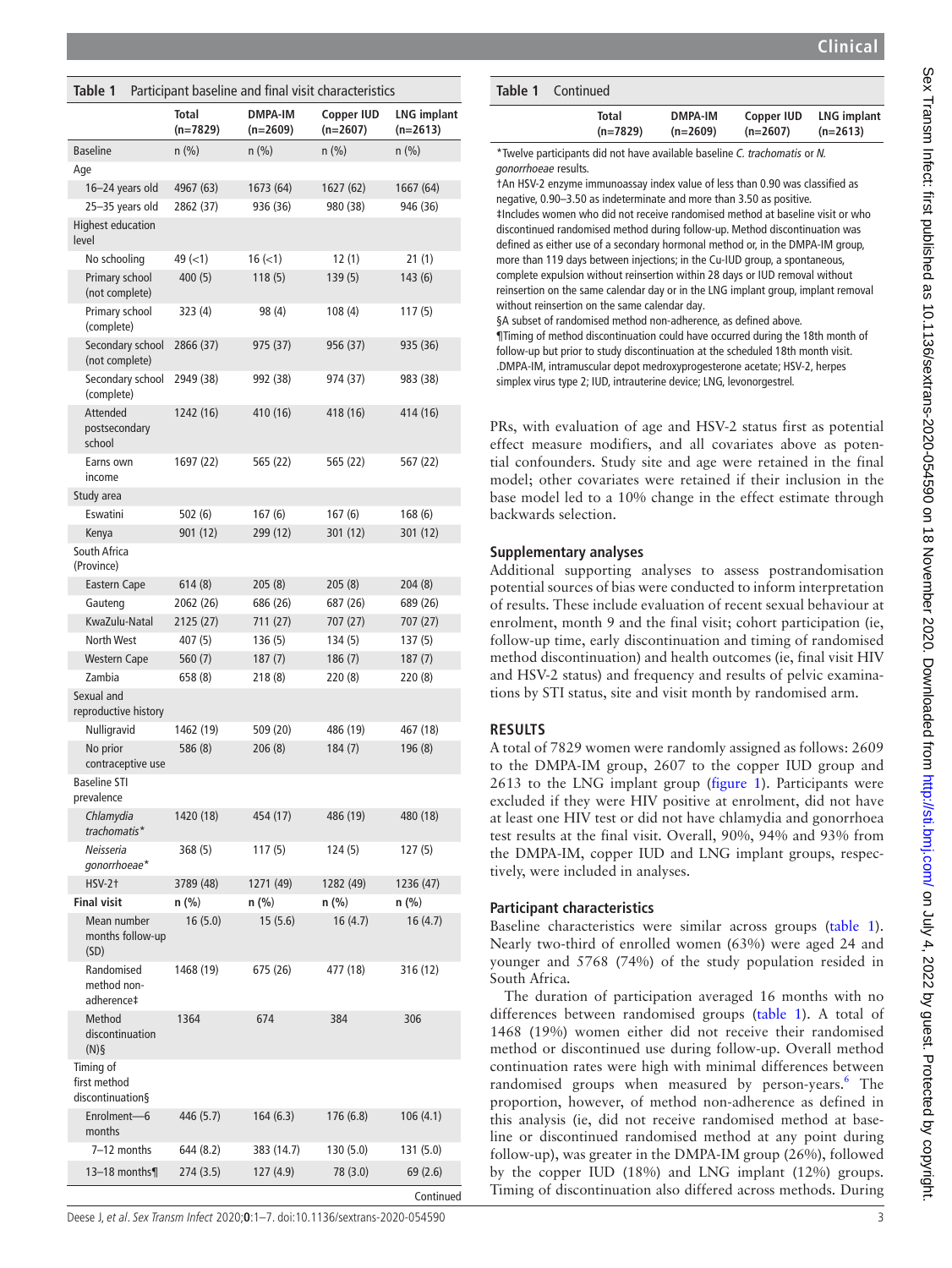

<span id="page-3-0"></span>**Figure 2** Point prevalence (per 100 persons) of chlamydia and gonorrhoea at baseline and final visit by age category and study site region. Y-axis scale differs for chlamydia and gonorrhoea figures.

the first 6months, method discontinuation was highest in the copper IUD group (7%) followed closely by DMPA-IM (6%) and LNG implant (4%) groups. Between 7 and 12 months of follow-up, it was highest in DMPA-IM group (15%), with equivalent proportions in the LNG implant (5%) and copper IUD  $(5\%)$  groups.

## **Point prevalences of chlamydia and gonorrhoea at baseline and final visits**

In total, 18% of women had chlamydia at baseline ([figure](#page-3-0) 2A) and 15% at the final visit. Among women 24 years and younger, 22% and 20% had chlamydia at baseline and final visits, respectively. Women aged 25–35 at baseline were less likely to have chlamydia at both baseline (12%) and final visits (8%) compared with younger women. Baseline chlamydia prevalence ranged from 5% in Zambia to 28% in the Western Cape, South Africa ([figure](#page-3-0) 2B).

Among all women, 5% had gonorrhoea at baseline and the final visit ([figure](#page-3-0) 2C). Women aged 24 and younger were more likely to have gonorrhoea compared with women aged 25 and older at both baseline (5% vs 4%, respectively) and the final visit (6% vs 3%, respectively). Baseline gonorrhoea prevalence ranged from 3% in Zambia and Kenya to 9% in the Western Cape, South Africa [\(figure](#page-3-0) 2D). Similar prevalences were observed at the final visit.

## **Point prevalences of chlamydia and gonorrhoea at final visit by randomised contraceptive method**

Fourteen per cent of women randomised to DMPA-IM, 15% to copper IUD and 17% to LNG implant had chlamydia at the final visit [\(table](#page-4-0) 2).

The prevalence of chlamydia did not significantly differ between DMPA-IM and copper IUD groups (PR 0.90, 95%CI (0.79 to 1.04)) or between copper IUD and LNG implant groups (PR 0.92, 95%CI (0.81 to 1.04)). Women in the DMPA-IM group, however, had a significantly lower risk of chlamydia compared with the LNG implant group (PR: 0.83, 95%CI

(0.72 to 0.95)). Findings from the consistent use analysis were similar, and neither age nor HSV-2 status modified the observed associations.

Four per cent of women randomised to DMPA-IM, 6% to copper IUD and 5% to LNG implant had gonorrhoea at the final visit ([table](#page-4-0) 2). Gonorrhoea prevalence did not significantly differ between DMPA-IM and LNG implant groups (PR: 0.79, 95%CI (0.61 to 1.03)) or between copper IUD and LNG implant groups (PR: 1.18, 95%CI (0.93 to 1.49)). Women in the DMPA-IM group had a significantly lower risk of gonorrhoea compared with women in the copper IUD group (PR: 0.67, 95% CI (0.52) to 0.87)). Results from as randomised and continuous use analyses did not differ; and again, neither age nor HSV-2 status modified the observed associations.

### **Clinical assessment by randomised contraceptive method**

To assess the potential for outcome ascertainment bias, we evaluated the frequency of pelvic examinations and abdominal/pelvic pain and discharge by study arm. Women in the copper IUD group were generally more likely to receive a pelvic examination during follow-up as compared with women in the DMPA-IM and LNG implant groups ([online supplemental appendix 1\)](https://dx.doi.org/10.1136/sextrans-2020-054590). Similarly, abdominal/pelvic pain on examination or abnormal discharge was observed most frequently in the copper IUD group. The number of pelvic examinations met the prespecified criteria for retention in the adjusted gonorrhoea model but not in the chlamydia model.

# **Frequency of syndromic symptoms and potential reinfection**

Among women who had chlamydia at baseline, 23% were also positive at the final visit [\(online supplemental appendix](https://dx.doi.org/10.1136/sextrans-2020-054590) [2,](https://dx.doi.org/10.1136/sextrans-2020-054590) [figure](#page-5-0) 3A). Nine per cent of gonorrhoea-positive women at baseline were also positive at the final visit [\(online supplemental](https://dx.doi.org/10.1136/sextrans-2020-054590) [appendix 2,](https://dx.doi.org/10.1136/sextrans-2020-054590) [figure](#page-5-0) 3B). Across both baseline and final visits, a minority of women with chlamydia or gonorrhoea presented with signs and/or symptoms. Among chlamydia-positive women, only 12% presented with either abnormal vaginal discharge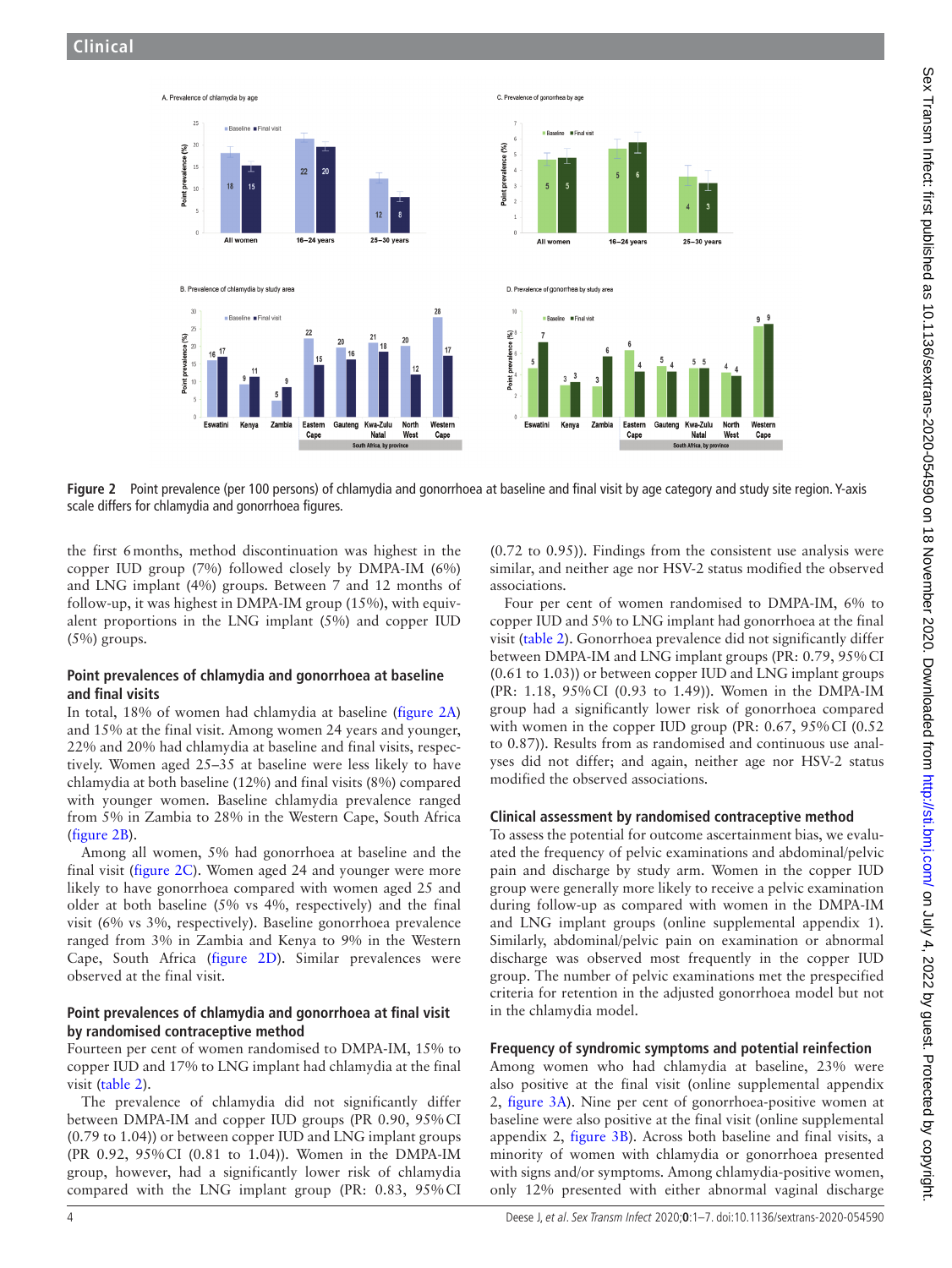|                           | DMPA-IM group        |                                                                                            | Copper IUD group    |                                      | LNG implant group    |                                                                 | DMPA-IM vs copper IUD                         |         | DMPA-IM vs LNG implant                                                                                                                                                                                                         |         | Copper IUD vs LNG implant         |                |
|---------------------------|----------------------|--------------------------------------------------------------------------------------------|---------------------|--------------------------------------|----------------------|-----------------------------------------------------------------|-----------------------------------------------|---------|--------------------------------------------------------------------------------------------------------------------------------------------------------------------------------------------------------------------------------|---------|-----------------------------------|----------------|
|                           | Events/women (95%CI) | å                                                                                          | Events/women (95%CI | 운                                    | Events/women (95%Cl) | å                                                               | $(95%$ CI)<br>Æ                               | P value | $(95%$ CI)<br>Æ                                                                                                                                                                                                                | P value | $(95%$ CI)<br>Æ                   | <b>P</b> value |
| Chlamydia trachomatis     |                      |                                                                                            |                     |                                      |                      |                                                                 |                                               |         |                                                                                                                                                                                                                                |         |                                   |                |
| As randomisedt            | 327/2361             | $(12.52 \text{ to } 15.32)$<br>13.85                                                       | 378/2456            | 0.89<br>$14.03$ to<br>15.39          | 412/2452             | $(15.39 \text{ to } 18.35)$<br>16.80                            | $(0.79 \text{ to } 1.04)$<br>$\overline{0}$ . | 0.144   | $(0.72 \text{ to } 0.95)$<br>0.83                                                                                                                                                                                              | 0.005   | $(0.81 \text{ to } 1.04)$<br>0.92 | 0.178          |
| Continuous use#           | 221/1686             | (11.59 to 14.82)<br>13.11                                                                  | 309/1995            | $(13.98 \text{ to } 17.16)$<br>15.49 | 377/2139             | $(16.08 \text{ to } 19.32)$<br>17.63                            | $(0.74 \text{ to } 1.01)$<br>0.86             | 0.062   | (0.66 t 0.89)<br>0.77                                                                                                                                                                                                          | 0.001   | $(0.78 \text{ to } 1.02)$<br>0.89 | 0.093          |
| Neisseria gonorrhoeae     |                      |                                                                                            |                     |                                      |                      |                                                                 |                                               |         |                                                                                                                                                                                                                                |         |                                   |                |
| As randomisedt            | 91/2361              | $(3.15 \text{ to } 4.71)$<br>3.85                                                          | 141/2456            | to 6.74<br>(4.89)<br>5.74            | 120/2451             | (4.11 to 5.83)<br>4.90                                          | $(0.52 \text{ to } 0.87)$<br>0.67             | 0.002   | (0.61 to 1.03)<br>0.79                                                                                                                                                                                                         | 0.085   | (0.93 to 1.49)<br>1.18            | 0.175          |
| Continuous use#           | 64/1686              | $(2.99 \text{ to } 4.83)$ 1995<br>$\frac{80}{3}$                                           | 125/                | $(5.29 \text{ to } 7.42)$<br>6.27    | 110/2138             | $(4.29 \text{ to } 6.17)$<br>5.14                               | $(0.49 \text{ to } 0.90)$<br>0.67             | 0.007   | $(0.56 \text{ to } 1.02)$<br>0.75                                                                                                                                                                                              | 0.064   | $(0.87 \text{ to } 1.46)$<br>1.13 | 0.318          |
| t Adjusted for site only. |                      | *P value is for whether PR differs by subgroup. Subgroup-specific PRs are provided with    |                     | 95% Cls.                             |                      |                                                                 |                                               |         |                                                                                                                                                                                                                                |         |                                   |                |
|                           |                      | group and baseline C. trachomatis status; N. gonorrhoeae analysis: adjusted for final visi |                     |                                      |                      | t HIV status and total number of pelvic exams during the study. |                                               |         | #C trachomatis analysis: adjusted for age group and baseline C. trachomatis status; N. gonorrhoeee analysis: adjusted for final visit HIV status and total number of pelvic examinations during the study. C. trachomatis anal |         |                                   |                |

and/or abdominal/pelvic pain at their test-positive visit [\(online](https://dx.doi.org/10.1136/sextrans-2020-054590) [supplemental appendix 2](https://dx.doi.org/10.1136/sextrans-2020-054590), [figure](#page-5-0) 3C). Similarly, only 15% of gonorrhoea-positive women presented with abnormal vaginal discharge and/or abdominal/pelvic pain at their test-positive visit ([online supplemental appendix 2](https://dx.doi.org/10.1136/sextrans-2020-054590), [figure](#page-5-0) 3D).

# **DISCUSSION**

We observed differences in final prevalences of chlamydia and gonorrhoea by contraceptive group in both as-randomised and consistent-use analyses. The DMPA-IM group had lower final visit chlamydia and gonorrhoea prevalences as compared with copper IUD and LNG implant groups, though only the DMPA-IM versus the copper IUD comparison of gonorrhoea and DMPA-IM versus LNG implant comparison of chlamydia reached statistical significance. These are novel findings that have not previously been reported to our knowledge and were determined in a randomised trial setting with high partici pant retention, robust biomarker testing and high randomised method adherence. Interestingly, the copper IUD group had higher gonorrhoea and lower chlamydia prevalence compared with the LNG implant group, though neither finding was statis tically significant.

Two recent systematic reviews of the association between contraceptives and STIs found inconsistent and insufficient evidence on the association between the contraceptive methods under study in ECHO and chlamydia and gonorrhoea.<sup>89</sup> Neither systematic review identified any randomised studies or any direct comparative evidence for DMPA-IM, copper IUD and LNG implant, thus enabling a unique scientific contribution from this secondary trial analysis. Nonetheless, these findings should be interpreted in light of biological plausibility, as well as the design strengths and limitations of this analysis.

The emerging science on the biological mechanisms under lying HIV susceptibility demonstrates the complex relationship between the infectious pathogen, the host innate and adaptive immune response and the interaction of both with the vaginal microbiome and other -omes. Data on these factors in relation ship to chlamydia and gonorrhoea acquisition are much more limited but can be assumed to be equally complex. Vaginal micro biome composition, including microbial metabolic by-products, have been shown to significantly modify risk of HIV acquisition and to vary with exogenous hormone exposure, menstrual cycle phase, ethnicity and geography.<sup>10-12</sup> These same biological principles likely apply to chlamydia and gonorrhoea susceptibility. While DMPA-IM has been associated with decreased bacterial vaginosis (BV), initiation of the copper IUD has been associ ated with increased BV prevalence, and BV is associated with chlamydia and gonorrhoea acquisition.[13 14](#page-6-8) Moreover, *Lactobacillus crispatus*, which is less abundant in BV, has been shown to inhibit HeLa cell infection by *Chlamydia trachomatis* and inhibits growth of *Neisseria gonorrhoeae* in animal models.<sup>[15 16](#page-6-9)</sup> In addition, microbial community state types that are deficient in *Lactobacillus crispatus* and/or dominated by dysbiotic species are associated with inflammation, which is a driver of both STI and HIV susceptibility. Thus, while the exact mechanisms of chlamydia and gonorrhoea infection in the presence of exoge nous hormones and varying host microbiomes are unknown, it is biologically plausible that these complex factors may result in differential susceptibility to chlamydia and gonorrhoea among DMPA-IM, copper IUD and LNG implant users.

<span id="page-4-0"></span>An alternative explanation for these findings may be postran domisation differences in clinical care and/or sexual behaviour. Participants in the copper IUD arm were more likely to have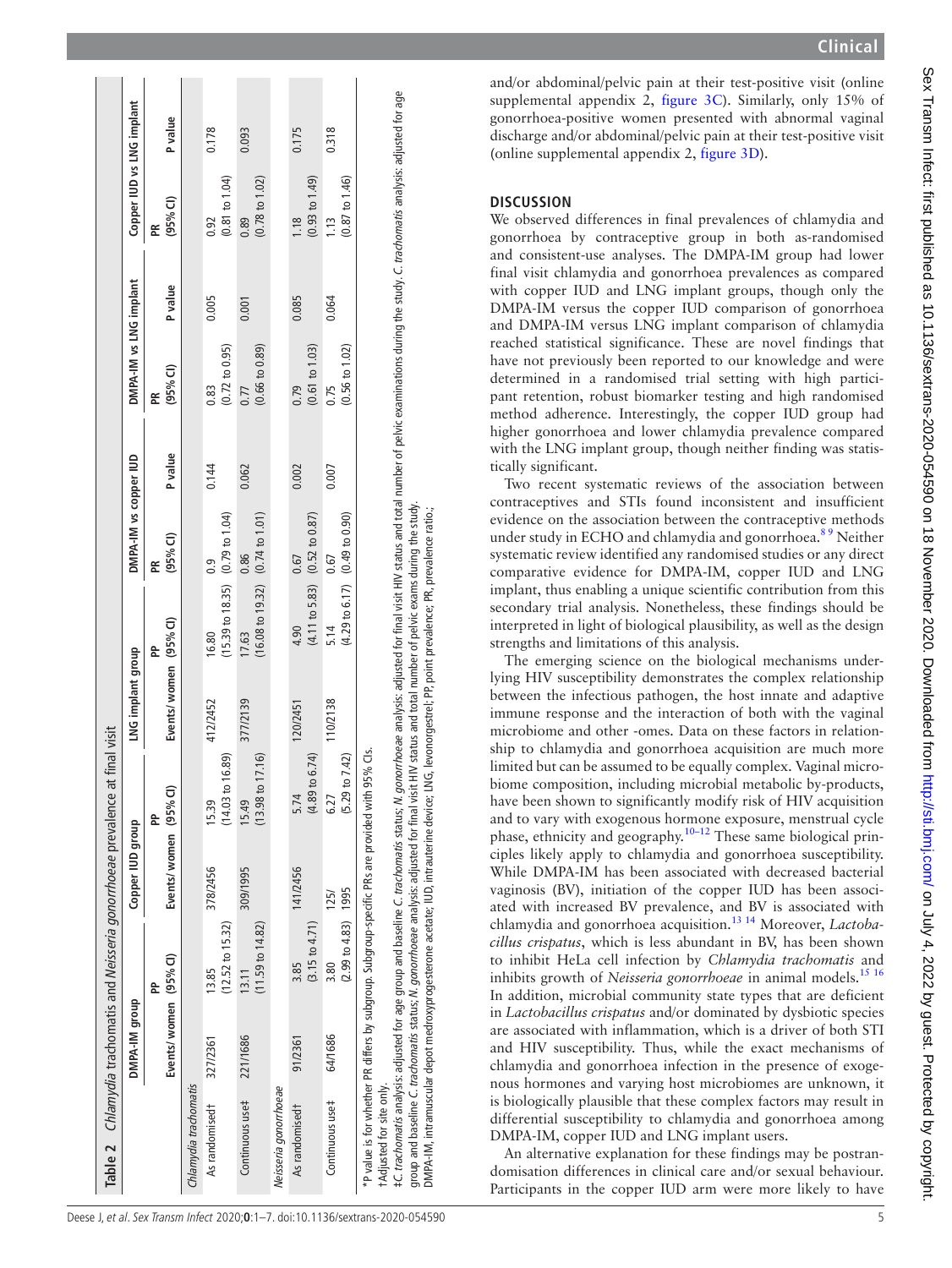

**Figure 3** Potential reinfection and symptoms among women with chlamydia or gonorrhoea. Data are pooled across the screening and final visits in figures (C) and (D). Symptomatic is defined as presenting with abnormal vaginal discharge and/or abdominal/pelvic pain. Final visit infection is described as potential reinfection because test of cure was not conducted following baseline diagnosis and treatment.

pelvic examinations and more likely to have discharge compared with women in the DMPA-IM and LNG implant groups. While interim STI testing and/or treatment were not documented, women in the copper IUD arm may have been more likely to receive syndromic STI treatment during follow-up due to more examination and observed discharge. More frequent STI treatment in the copper IUD group would theoretically lower the final visit point prevalence relative to women in the DMPA-IM and LNG implant arms, suggesting that the observed lower risk of STI in the DMPA-IM arm is not due to differential examination, testing and treatment. Differential sexual risk behaviour may also have influenced the results. As reported previously, women in the DMPA-IM group less frequently reported condomless sex and multiple partners than women in the other groups, and both DMPA-IM and LNG implant users less frequently reported new partners and sex during menses than copper IUD users.<sup>[6](#page-6-5)</sup> Statistical control of self-reported sexual risk behaviour in the consistent-use analysis may have been inadequate if self-reported sexual behaviour was inaccurately or insufficiently reported.

A second alternative explanation may be differences in randomised method non-adherence, which was greater in the DMPA-IM group, compared with copper IUD and LNG implant groups. Yet, the consistency of findings in the as-randomised and continuous use analyses suggests that method non-adherence had minimal effect on study outcomes. Taken as a whole, these findings indicate that there may be real differences in chlamydia and gonorrhoea risk associated with use of DMPA-IM, the copper IUD and LNG implant. However, any true differential risk by method must be evaluated in light of the holistic benefits and risks of each method.

The high observed chlamydia and gonorrhoea prevalences, despite intensive counselling and condom provision, warrants attention, particularly among women ages 24 years and younger

<span id="page-5-0"></span>and among women in South Africa and Eswatini. While the ECHO study was conducted in settings of high HIV/STI incidence, enrolment criteria did not purposefully target women at highest risk of HIV/STI in the trial communities, suggesting that the observed prevalences may be broadly applicable to women seeking effective contraception in those settings. Improved approaches are needed to prevent STIs, including options for expedited partner treatment, to prevent reinfection.

As expected, few women testing positive for chlamydia or gonorrhoea presented with symptoms (12% and 15%, respectively), and a substantial proportion of women who were positive and treated at baseline were infected at the final visit despite syndromic management during the follow-up. Given that syndromic management is the standard of care within primary health facilities in most trial settings, these data suggest that a large proportion of infection among reproductive aged women is missed, exacerbating the burden of curable STIs and associated morbidities. Routine access to more reliable diagnostics, like NAAT and novel point-of-care diagnostic tests, will be key to managing asymptomatic STIs and reducing STI prevalence and related morbidities in these settings.<sup>1</sup>

This secondary analysis of the ECHO trial has strengths and limitations. Strengths include the randomised design with comparator groups of equal STI baseline risk. Participants had high adherence to their randomised contraceptive method.<sup>[6](#page-6-5)</sup> While all participants received standardised clinical care and counselling, the unblinded randomisation may have allowed postrandomisation differences in STI risk over time by method. It is possible that participants modified their risk-taking behaviour based on study counselling messages regarding the potential association between DMPA-IM and HIV.

In conclusion, our analyses suggest that DMPA-IM users may have lower risk of chlamydia and gonorrhoea compared